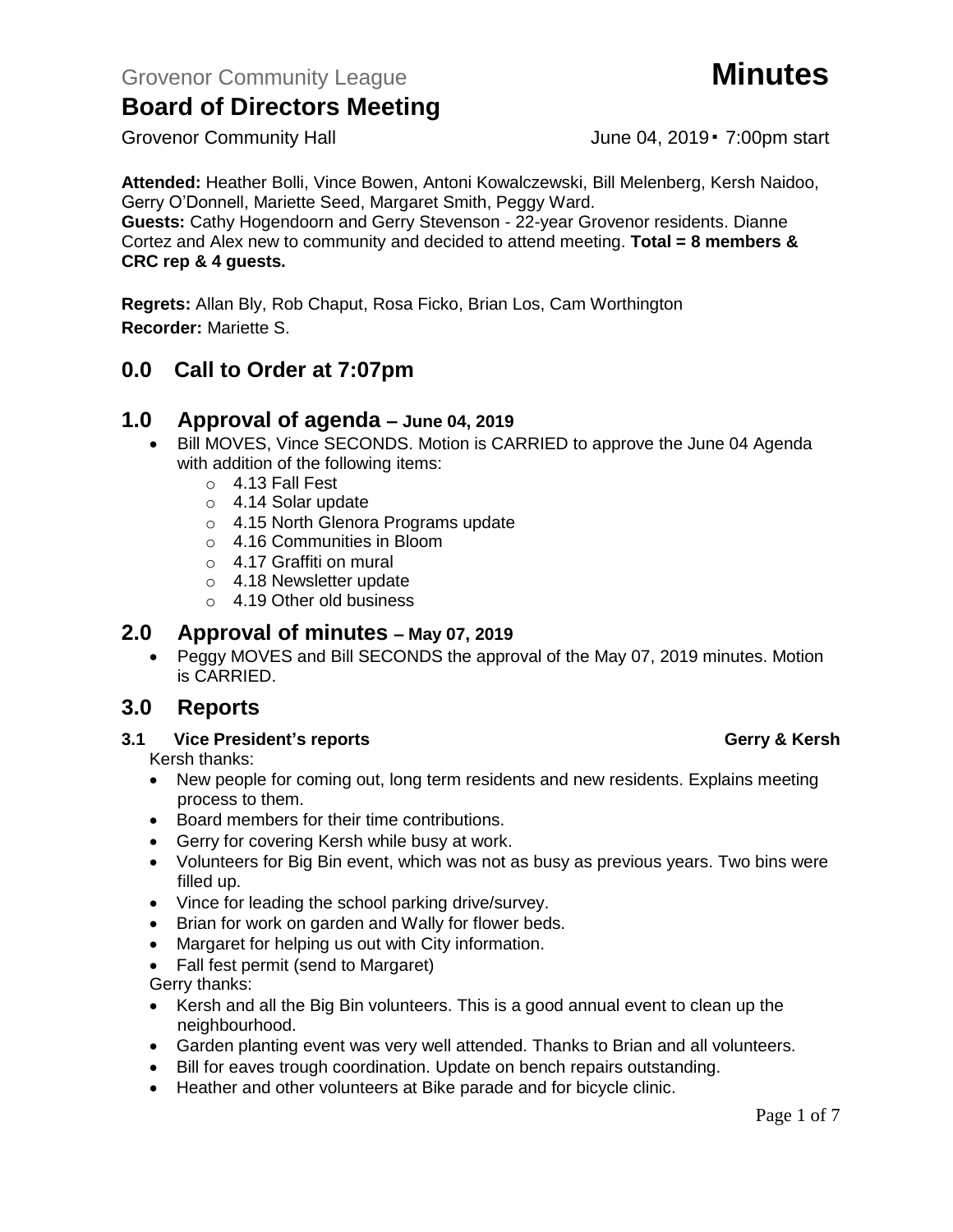Grovenor Community Hall Grovenor Community Hall June 04, 2019 • 7:00pm start

- Vince for coordination work on survey. July 7 closure date.
- Kersh for coordinating N. Glenora summer program.
- Miriam for offering to help out with hall access for summer programs.

### *Action Item: x*

### **3.2 Freasurer's report Antonic Structure Antonic Structure Antonic Antonic Antonic Antonic Antonic Antonic Antoni**

Antoni reported that:

- Account status as of April 30 is:
	- -General account \$75,862.84
	- -Casino account \$5,986.95

### • Notes:

- 5,012.70 was spent on the sign out front
- 7,382 for soccer expenses (soccer association). This will be refunded to us
- 2,512.91 prepayment from AGLC for casino volunteers
- AGLC requires reconciliation report info; Antonio to fill out.

*Action item: Antoni to complete and submit reconciliation report for AGLC.*

### **3.3** Civics report **Kersh/Gerry**

Kersh states that:

- He previously attended a Rio Can development meeting where developers are requesting a rezoning of proposed development at Jasper Gates. That was Feb 22.
- Gerry has several articles, one on speed limits. Another on hall rental, hall alarm bylaws. Permit notices received in the mail circulated.
- Kersh states the developers do mail drops in proximity to proposed sites.
- Cathy H states she is not opposed to development. They have invested heavily in a 100-year-old house and they are within a half block from the proposed site. They will be in the shadow of two-30 story buildings. It will definitely affect them and the immediate residents near 14301 101 Ave. She doesn't feel it is appropriate in this area.
- Gerry states that this is the first time that Grovenor has had a development of this scale to deal with. He suggests that this scale of development may be unsuitable for a residential neighbourhood such as Grovenor. It is almost confrontational.
- Cassandra feels the lot cannot be developed over 6 stories based on current bylaws.
- Maybe we need some more clout to oppose this initiative; it is suggested to contact Cassandra Haraba at a future point in time.
- Margaret states Oliver community league opposed and won the case to not land swap with a developer.
- Margaret can put Cathy in touch with people in Oliver and Holyrood.
- It appears that the 142 St. developers (Kennedy on behalf of Alldritt Land Corporation) are currently testing the waters with the community.
- Zoning changes are the first step for developers. They are putting in an application.
- Lack of buffer zone between high rise and single-family home is questioned.
- It is not just the residential high-rises but also the businesses that will be located on the first two stories.
- Cathy wants to survey her neighbourhood, she will go door to door, but she needs help.
- Margaret suggests internal engagement within the community before making a public stand.
- Suggested to contact woman who signed off on Kennedy letter.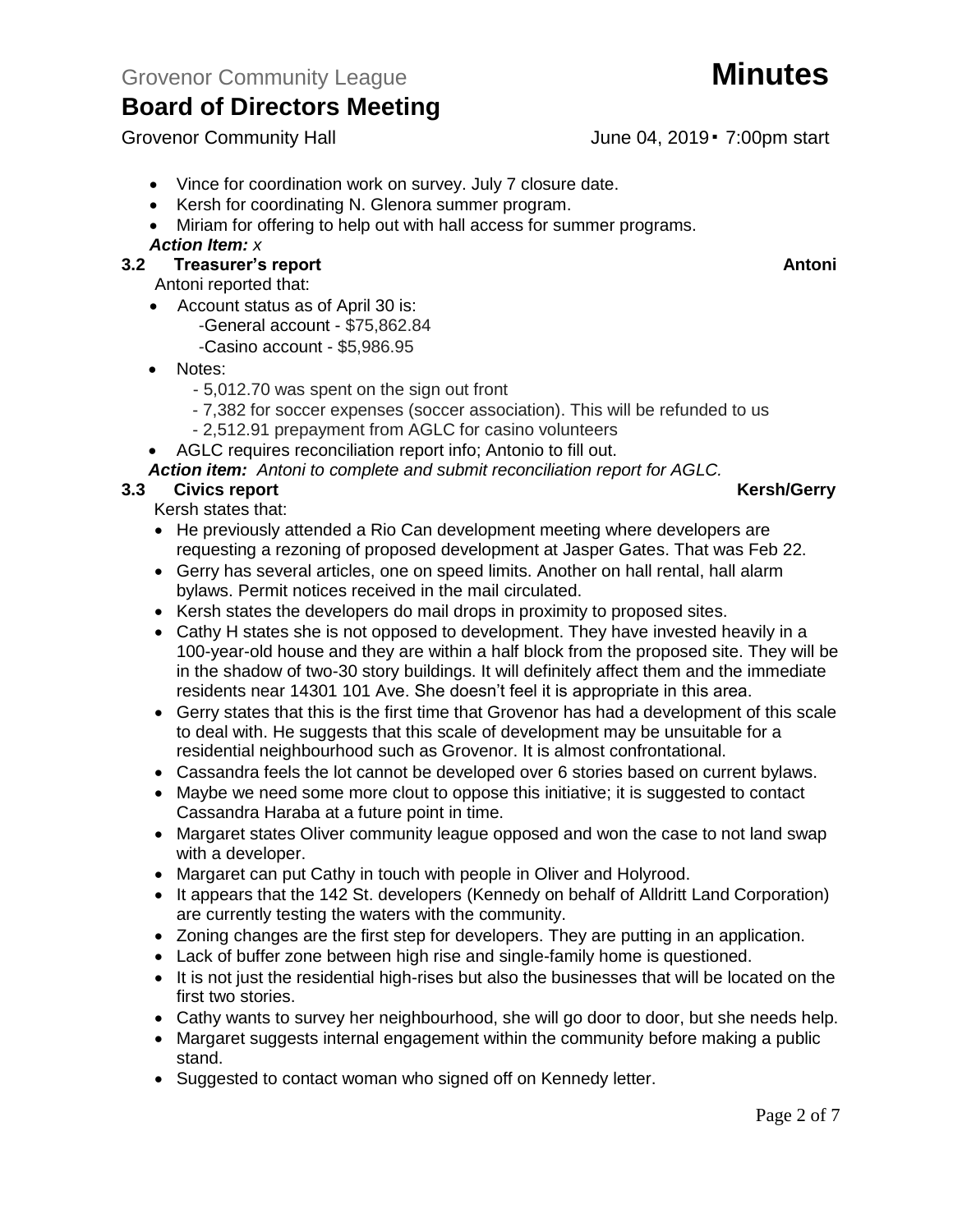Grovenor Community Hall June 04, 2019 • 7:00pm start

• Suggested that if Cathy is prepared to coordinate a group to try to prevent this development project from proceeding in the scale proposed by Alldritt and Kennedy, we could include an article in the next newsletter to summarize her concerns and ask for community support. A survey is also suggested.

*Action item: Margaret to provide Cathy with contacts in Oliver.*

### **3.4 City of Edmonton Margaret**

Margaret sent a report:

[\(https://docs.google.com/document/d/17JNli2dzX6S1zRTtT2mty\\_6ZydfJRUgC74](https://docs.google.com/document/d/17JNli2dzX6S1zRTtT2mty_6ZydfJRUgC74-uK3JKz58/edit) [uK3JKz58/edit](https://docs.google.com/document/d/17JNli2dzX6S1zRTtT2mty_6ZydfJRUgC74-uK3JKz58/edit) highlights of which include:

- Communities in Bloom initiative is back, and we need a Grovenor rep. The placards are available July 1.
- Fireworks permit, she will begin. She will send Kersh a separate liquor form. *Action item: Margaret to send Kersh documents pertinent to Fall Fest.*

## **4.0 Old business**

### **4.1** Sports report Rosa

Bill reports for Rosa that:

- U 17 Boys earned a bronze medal in Calgary recently in Indoor Alberta Soccer Provincials. They were coached by Brian F., John A., and Sven L.
- In outdoor soccer, Grovenor will have teams in the following: Under 4, Under-5, Under-7, Under-9 girls and Under-17 boys.
- The community league (Grovenor) purchased jerseys and equipment.

### **4.2 Facilities status update (Hall) Gerry**

Gerry reported.

- Currently planning for summer playground programs (Joint and Greenshack).
- Cam is looking into replacing the old floor vents in hall.
- *Action item: x*

### **4.3 Rec Centre and Ice Rinks update and Rentals Gerry**

- The benches were cleared out
- Replacement benches are being ordered.
- Kersh is doing a walk through on the Audio system on Thursday at the rink. It will have to be a wired system.
- A replacement of the matting may still be needed, although not a critical issue.

### **4.4 Webmaster update on Google Suite Allan**

Allan absent; no report. Action still pending.

## **4.5 Epcor truck damage to eaves trough update Bill/Cam**

Cam absent; Bill stated:

• He forwarded the estimate to Cam who is liaising with Epcor.

*Action item: For Bill to give Cam the go ahead for repairs. We will collect from Epcor later.*

### **4.6 Contract policy update Heather**

Heather stated:

- Next step is once a draft is prepared to send to Kersh and Gerry.
- She has not heard back from Sterling. She will follow up with them.
- Kersh to follow up on the rental contract.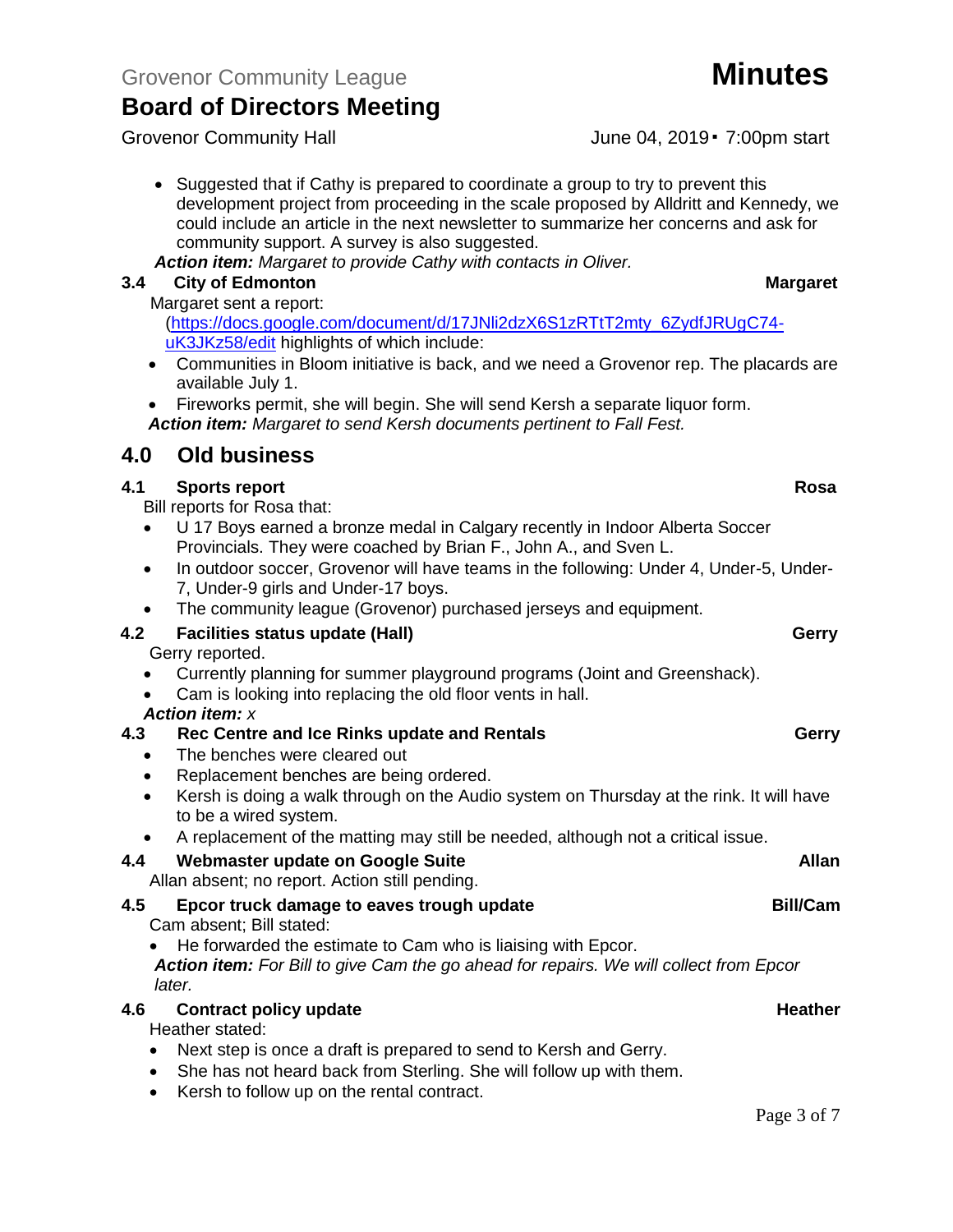Grovenor Community Hall Grovenor Community Hall June 04, 2019 • 7:00pm start

- No commercial business without approval from board suggested.
- *Action item: For Heather to follow up with Sterling.*

### **4.7 2019 Casino status update Rosa/Gerry**

- Gerry reported on behalf of Rosa that:
- Grovenor will receive its share of the next quarterly allocation for our casino. allocation.
- Rosa would normally file applicable documentation for Grovenor's next casino.

### *Action Item: x*

- **4.8 Parking concerns on 144 St. by the school - update Vince** Vince reported:
	- School did put up school survey. The school survey is already closed.
	- He will just reference the Grovenor survey in the newsletter.
	- Our survey will close on July 7. Data will be forwarded to City.
	- People who raised concerns want acknowledgment that they've been heard.

### *Action item: Vince and Margaret yet to meet.*

### **4.9 Bike Parade report All 2008 <b>Example 2.4.9 Heather Heather**

Heather stated:

- It was on the past Saturday, June 4. It was a great time. Gillian helped her organize.
- She has some video that Miriam took but can't find way to post on Grovenor Family Facebook page. For all of Grovenor.
- Revolution Cycle donated prizes but could not offer staff for clinic. But a person named Michael came with his pump and tools.
- There are supplies left over in cupboards in hall. Suggested to keep for Fall Fest. *Action item: Heather to submit receipts to Margaret.*

## **4.10 Porta Potties at playground over summer Heather Heather**

Heather reported:

- The porta pottie has arrived. Miriam made the arrangements.
- Pee Can comes once a week for regular maintenance. Extra service is \$45.00
- Ashley could supply extra toilet paper if necessary.

### **4.11 Off-leash area update Kersh/All**

- We still don't have a fence.
- We can't have dogs in rink while soccer is occurring, which leaves the month of August.
- Who is going to oversee the program? This initiative will falter if no one volunteers from the community.

### **4.12 Spring Clean-up/ Big Bin event report Construction Clean-X Rersh**

Kersh reported:

- Lots of volunteers helped make this happen on May 7. Thank you.
- It may have been quieter due to signage going up late, a nice day, and Mother's day weekend.
- One individual wanted us to take mattresses. We are not set up for that.
- Next year name change (will remove use of Big Bin) and expand the list of items.
- The 2018 invoice was finally settled. We got a discount of \$600. Equivalent to the grant we were ineligible for but missed out on due to missteps by the vendor.

### **4.13 Fall Fest Kersh**

Kersh states: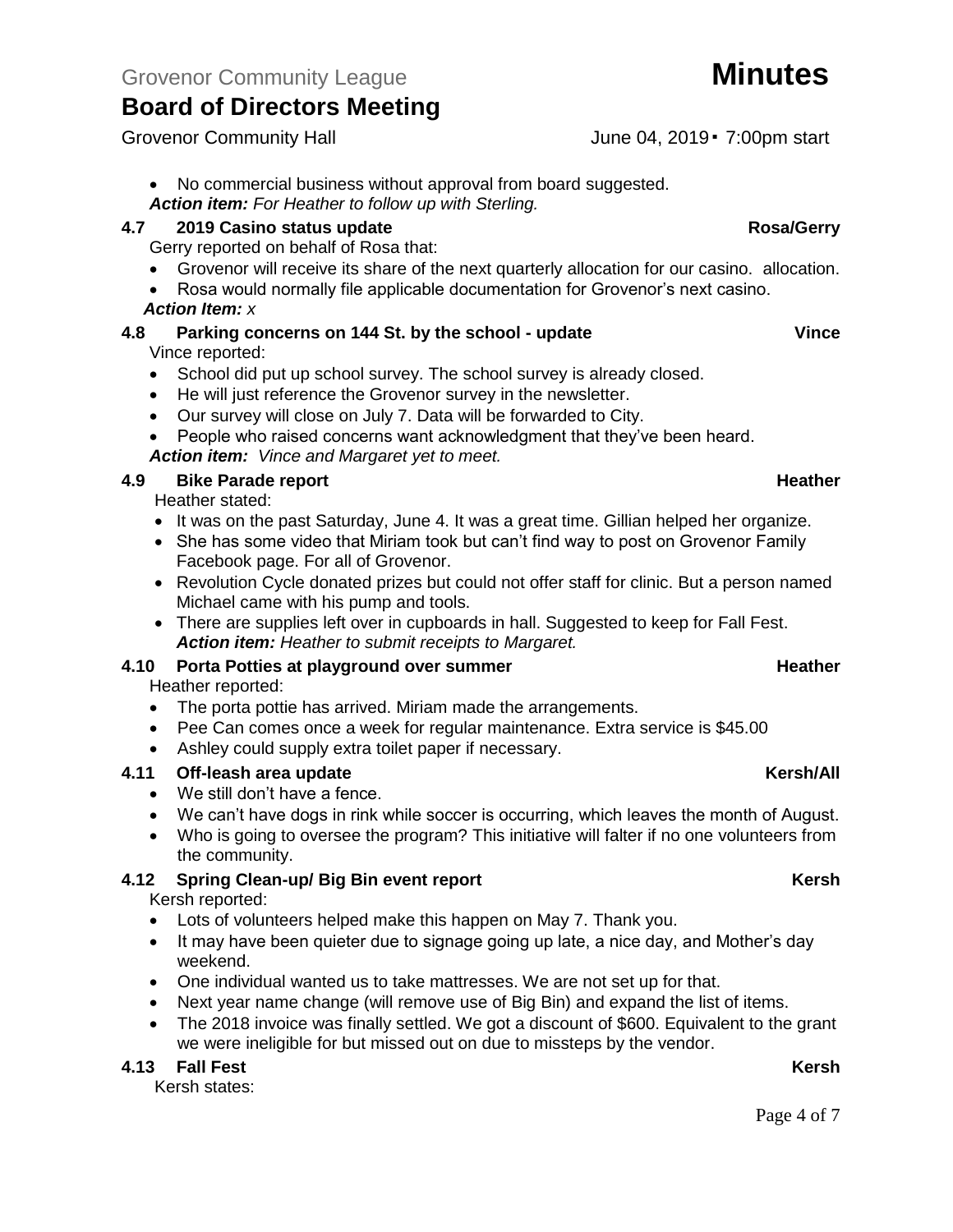Page 5 of 7

Grovenor Community Hall June 04, 2019 • 7:00pm start

- He has started talks with band Black Velvet. Booked 3 years ago.
- He has started working on some of the items.
- He has volunteer list to work with.
- Heather suggested shorter shifts. Perhaps 2 hours. But then need more volunteers.
- Catholic Social Services and St Pauls have both provided a lot of help in the past.
- He asks us to spread the word for volunteers. Event date is September 14.

*Action item: Kersh will contact CSS and St Pauls.*

### **4.14 Solar update Tony**

- Tony reported via email that:
- The solar panels saved Grovenor about \$600 in electricity for one year, in 2018.

### **4.15 North Glenora summer programs update**

Kersh states:

- We have partnered with them every year and hire one university and two high school students
- It augments the Green Shack program to provide a full day of programming.
- Ryan Young always reaches out to us.
- We only had 3 applicants and hired each of them. The younger two have experience in their neighbourhood. A bit disappointing not a wider range of candidates.
- Start mid-June and July. Fiona, Grace and one other person.
- The Joint Summer Program will start in the morning 10:00 1:30, as our Green Shack is in the afternoon from 2:30- 6:00

### **4.16 Communities in Bloom**

- Brian's wife no longer wants to do it.
- Bill has an idea on who to offer job to. He will ask.
- **Action Item:** *Bill to approach possible candidate.*

### **4.17 Graffiti on mural Vince**

Vince reported that:

- It has finally happened: someone has gone over the work of our muralist with graffiti.
- Gerry to send Vince directions on how to clean.
- Ashley may be happy to help out

*Action item: Gerry to provide Vince with directions from vendor for how to clean.*

### **4.18 Newsletter Bill**

Bill states:

- The newsletter is done. He has to get it from the printer.
- He is short some carriers as Vincent Tan has left the community and he can't get ahold of the Howard's. Peggy will try.
- Vince and Alex offer to help distribute newsletters. Bill will drop off. Heather possibly.
- **4.19 Other old business All**
- **5.0 Action Items update (for items not yet covered)**
- **6.0 New business**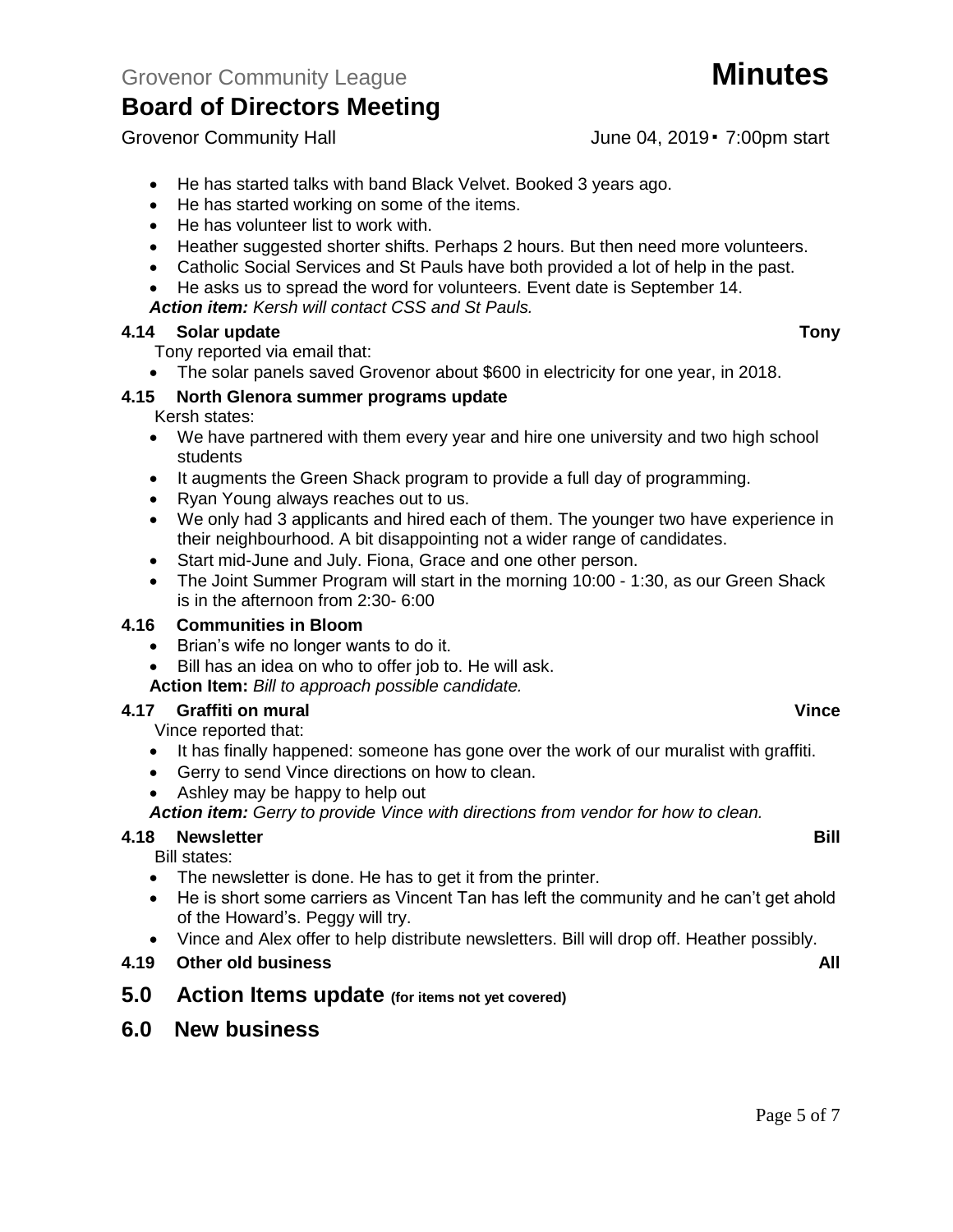### **6.1 Follow up with item # 4.2 from May minutes Mariette** Mariette stated:

• She would like to implement the changes to the Grovenor rental form suggested at May meeting

*Action Item: Mariette to prepare and submit website changes for hall rentals*

- **6.2 Proposed rezoning in Grovenor at 142 St & Stony Plain Rd Gerry** This was covered in item 3.3 above.
- **6.3 Other new business**

### **Adjourned 9:07 pm**

## **7.0 Next meeting – July 03, 2019 ▪ 7:00 pm**

\*Please see the April 2019 Income Statement on next page below.

Grovenor Community Hall June 04, 2019 • 7:00pm start